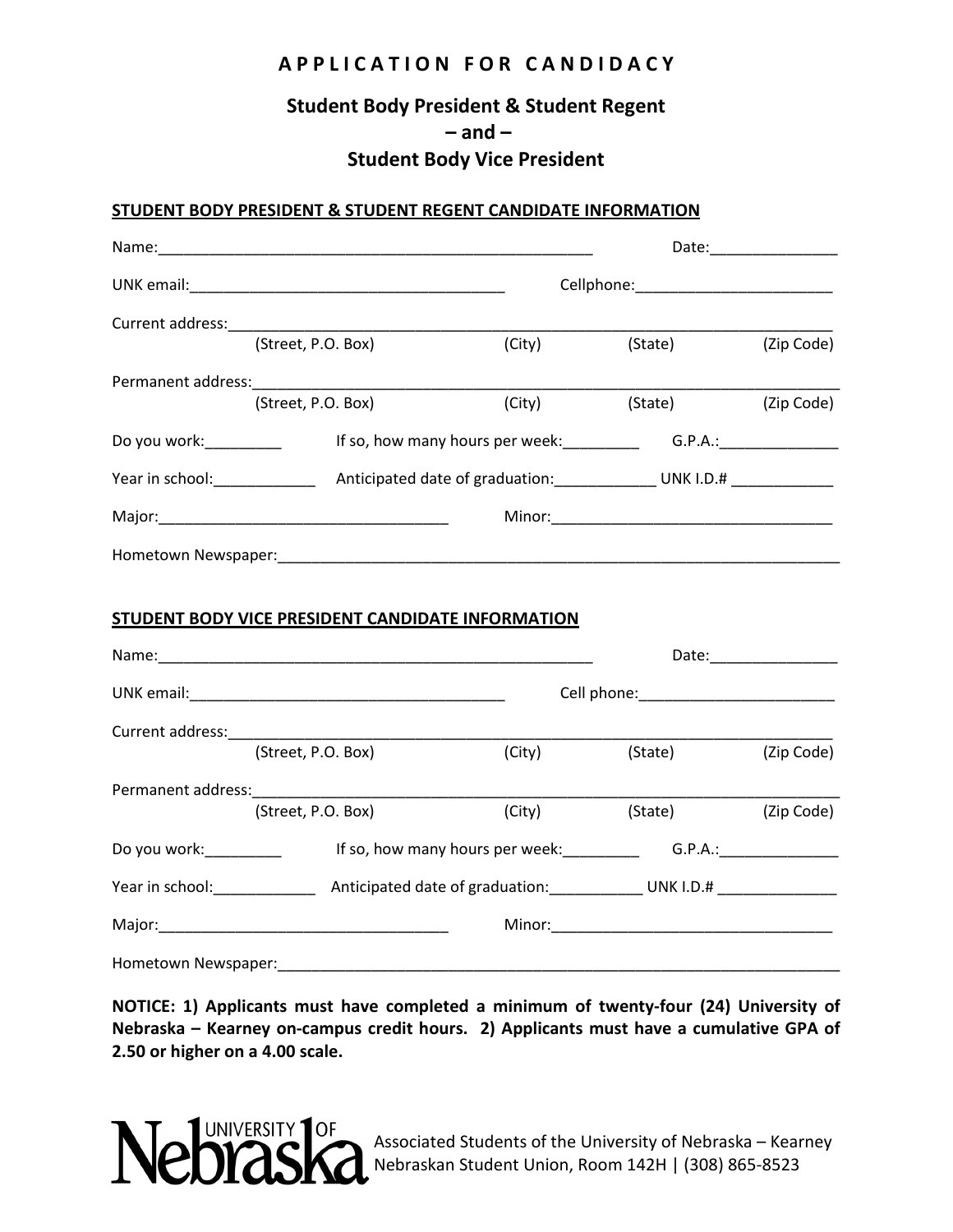Holding any Student Government position is an honor as you have the opportunity to serve the Campus and the Students who have put their trust in you. It is with this distinction that we ask YOU to uphold the highest standards, work ethic, and ideals to the position you hold! As a representative group that is responsible to the Regents, Campus, and Students, Student Government should think well on, and provide their highest effort as noted in the following commitments:

- 1. Follow and uphold the Constitution of Student Government.
- 2. Be an outstanding example in my actions and worlds while at Student Government activities and away.
- 3. Go above and beyond the basic required meeting nights and work any other days, times, and hours that are needed to perform as the trusted Student Government member my peers have elected me to be.

So stated and confirmed by my signature here:

| Name (Printed): | Date: |  |
|-----------------|-------|--|
|                 |       |  |
| Signature:      | Date: |  |

| Name (Printed): |  |
|-----------------|--|
|-----------------|--|

Signature: \_\_\_\_\_\_\_\_\_\_\_\_\_\_\_\_\_\_\_\_\_\_\_\_\_\_\_\_\_\_\_\_\_\_\_\_\_\_\_\_\_\_\_\_\_\_\_\_\_ Date: \_\_\_\_\_\_\_\_\_\_\_\_\_\_

Email the completed application to nsu@unk.edu. Call the Office of Student Engagement, 308-865-8523, with questions.



Associated Students of the University of Nebraska – Kearney Nebraskan Student Union, Room 142H | (308) 865-8523